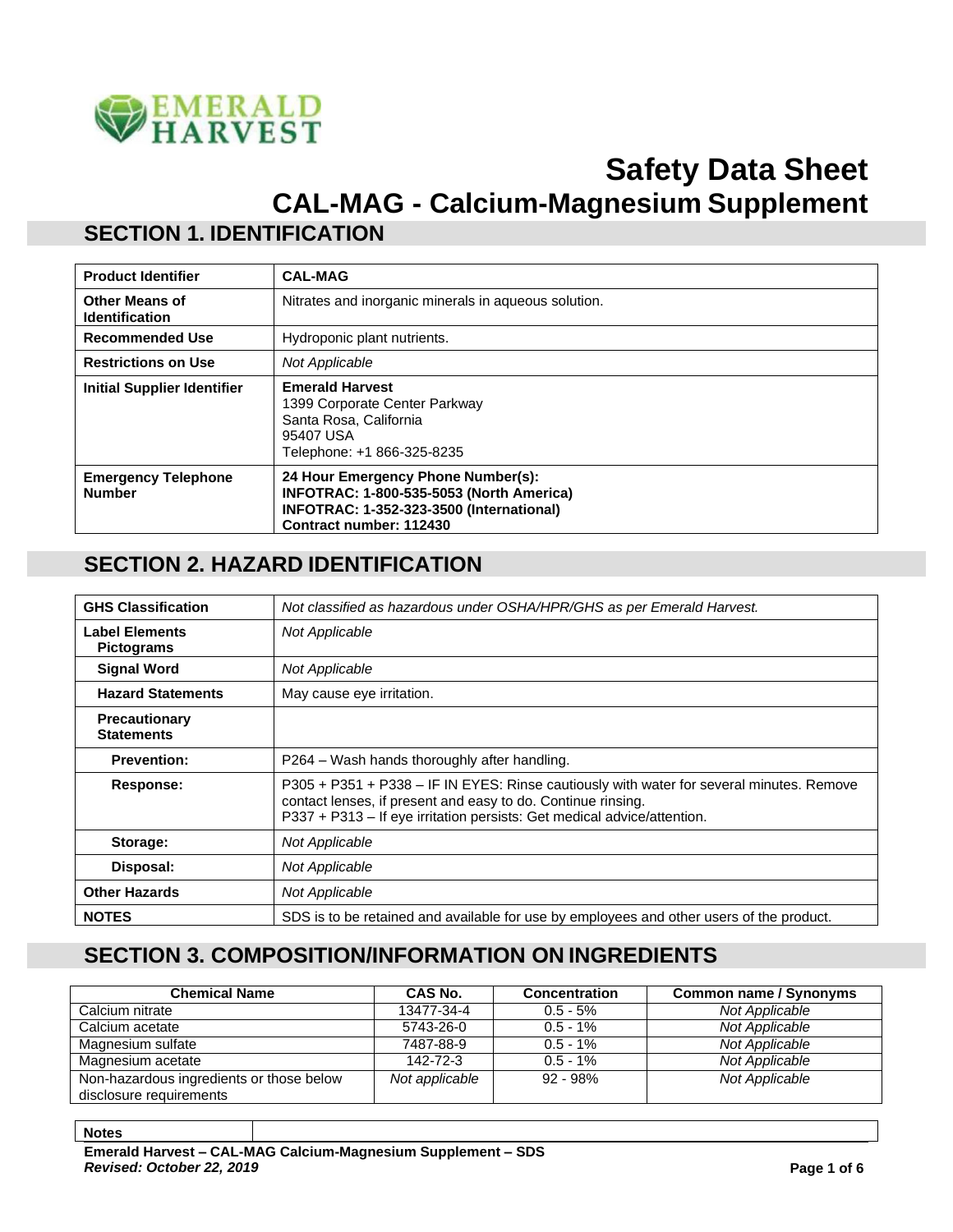#### **SECTION 4. FIRST-AID MEASURES**

| <b>Inhalation</b>                                                                 | If breathed in, move person into fresh air. If concerned, seek medical attention.                                                                                           |
|-----------------------------------------------------------------------------------|-----------------------------------------------------------------------------------------------------------------------------------------------------------------------------|
| <b>Skin Contact</b>                                                               | Rinse with plenty of water. If concerned, seek medical attention.                                                                                                           |
| <b>Eye Contact</b>                                                                | Rinse with plenty of water for at least 15 minutes. Remove contact lenses if easily possible. If<br>irritation persists, get medical attention.                             |
| <b>Ingestion</b>                                                                  | Do NOT induce vomiting. Never give anything by mouth to an unconscious person. Rinse mouth<br>with water. If large amounts are ingested, get medical attention immediately. |
| <b>Most Important</b><br><b>Symptoms and Effects,</b><br><b>Acute and Delayed</b> | Acute:<br>EYE CONTACT: May cause irritation, itching, redness, watering.<br>Chronic:<br>Not Applicable                                                                      |
| <b>Immediate Medical</b><br><b>Attention and Special</b><br><b>Treatment</b>      | Treat symptomatically.                                                                                                                                                      |

#### **SECTION 5. FIRE-FIGHTING MEASURES**

| <b>Extinguishing Media</b>                                                                          |                                                                                                                      |
|-----------------------------------------------------------------------------------------------------|----------------------------------------------------------------------------------------------------------------------|
| <b>Suitable Extinguishing</b><br>Media                                                              | Not flammable, use extinguishing media appropriate for surrounding fire.                                             |
| Unsuitable<br><b>Extinguishing Media</b>                                                            | <b>Not Applicable</b>                                                                                                |
| <b>Flammability</b><br>classification (OSHA 29<br>CFR 1910.106)                                     | Not flammable.                                                                                                       |
| <b>Hazardous Combustion</b><br><b>Products</b>                                                      | Oxides of sulfur, nitrogen.                                                                                          |
| <b>Specific Hazards Arising</b><br>from the Product                                                 | Not applicable.                                                                                                      |
| <b>Special Protective</b><br><b>Equipment and</b><br><b>Precautions for</b><br><b>Fire-Fighters</b> | Firefighters should wear proper protective equipment and self-contained breathing apparatus with<br>full face piece. |

# **SECTION 6. ACCIDENTAL RELEASE MEASURES**

| <b>Personal Precautions,</b><br><b>Protective Equipment,</b><br>and Emergency<br><b>Procedures</b> | Implement spill control plan. All persons dealing with the clean-up should be trained and wear the<br>appropriate personal protective equipment. Do not touch spilled product. Ensure adequate<br>ventilation. Keep all other personnel upwind and away from the spill/release. Restrict access to<br>area until completion of clean-up. Refer to Section 8, EXPOSURE CONTROLS AND PERSONAL<br>PROTECTION, for additional information on acceptable personal protective equipment.                                                                                                            |
|----------------------------------------------------------------------------------------------------|-----------------------------------------------------------------------------------------------------------------------------------------------------------------------------------------------------------------------------------------------------------------------------------------------------------------------------------------------------------------------------------------------------------------------------------------------------------------------------------------------------------------------------------------------------------------------------------------------|
| Methods for<br><b>Containment and</b><br><b>Cleaning Up</b>                                        | Ensure spilled product does not enter drains, sewers, waterways, or confined spaces. If<br>necessary, dike well ahead of the spill to prevent runoff into drains, sewers, or any natural<br>waterway or drinking supply. Ventilate area of release. Contain and absorb spilled liquid with<br>non-combustible, inert absorbent material (e.g. sand), then place absorbent material into an<br>appropriate container for later disposal (see Section 13). Contaminated absorbent material may<br>pose the same hazards as the spilled product. Notify the appropriate authorities as required. |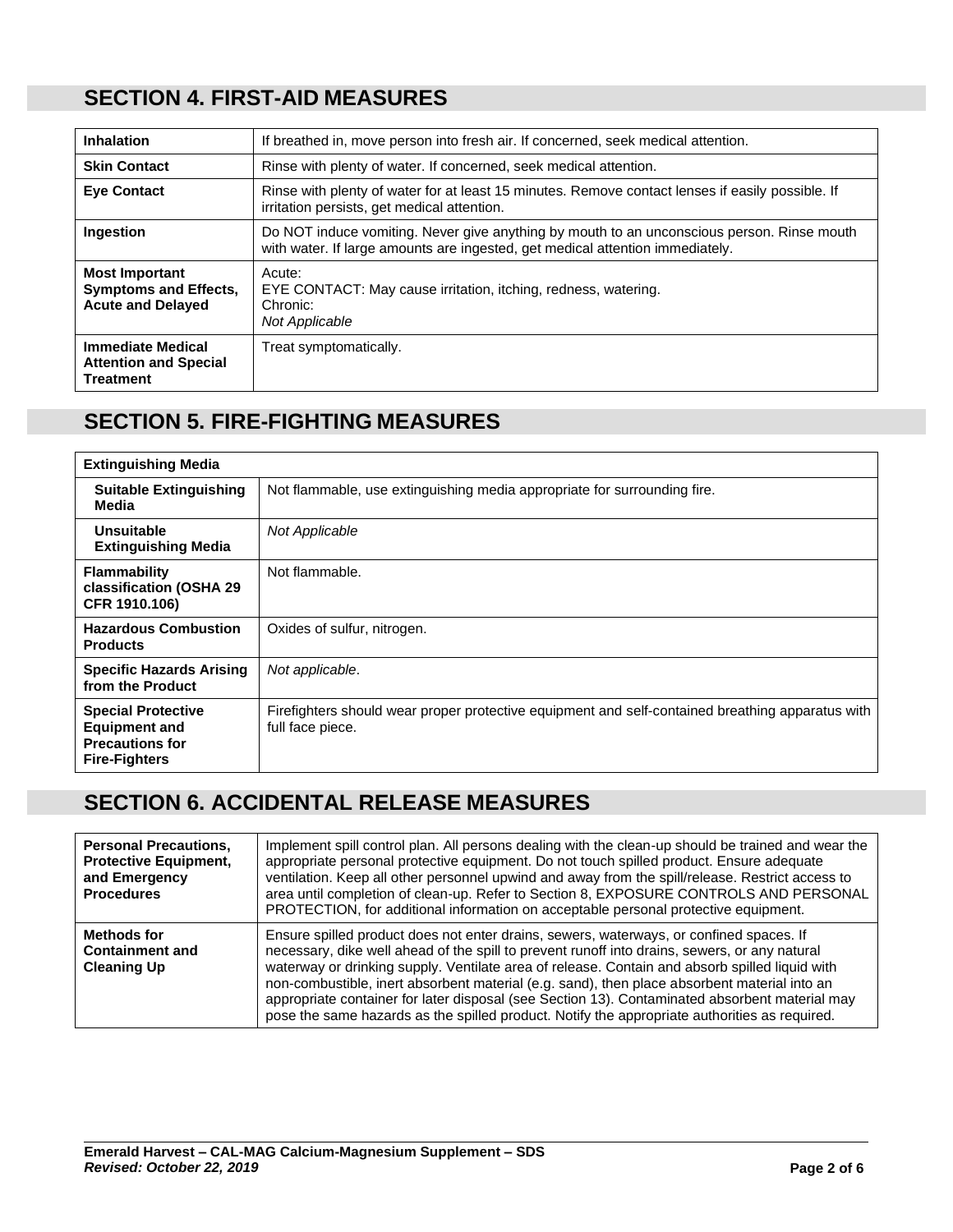#### **SECTION 7. HANDLING AND STORAGE**

| <b>Precautions for Safe</b><br><b>Handling</b> | Use with adequate ventilation. Wear suitable protective equipment during handling. Avoid<br>breathing mist or vapours. Avoid contact with skin, eyes and clothing. Wash thoroughly after<br>handling. Keep containers closed when not in use.                             |
|------------------------------------------------|---------------------------------------------------------------------------------------------------------------------------------------------------------------------------------------------------------------------------------------------------------------------------|
| <b>Conditions for Safe</b><br><b>Storage</b>   | Store in a cool, dry, well ventilated area, away from incompatibles. Inspect periodically for damage<br>or leaks. Storage area should be clearly identified, clear of obstruction and accessible only to<br>trained and authorized personnel. Keep in original container. |

#### **SECTION 8. EXPOSURE CONTROLS/PERSONAL PROTECTION**

#### **Control Parameters**

| <b>Chemical Name</b>        | <b>ACGIH® TLV®</b> |                 | <b>OSHA PEL</b> | <b>NIOSH REL</b> |
|-----------------------------|--------------------|-----------------|-----------------|------------------|
| Calcium nitrate             | Not Established    | Not Established | Not Established | Not Established  |
| Calcium acetate monohydrate | Not Established    | Not Established | Not Established | Not Established  |
| Magnesium sulfate           | Not Established    | Not Established | Not Established | Not Established  |
| Magnesium acetate           | Not Established    | Not Established | Not Established | Not Established  |

| <b>Notes</b>                                      | *Exposure limits may vary from time to time and from one jurisdiction to another. Check with local<br>regulatory agency for the exposure limits in your area. |  |
|---------------------------------------------------|---------------------------------------------------------------------------------------------------------------------------------------------------------------|--|
| <b>Appropriate Engineering</b><br><b>Controls</b> | Use general or local exhaust ventilation to maintain air concentrations below recommended<br>exposure limits.                                                 |  |
| <b>Individual Protection Measures</b>             |                                                                                                                                                               |  |
| <b>Eye/Face Protection</b>                        | Not normally required. Wear eye protection if usage may cause splashing. Wearing contact lenses<br>is not recommended.                                        |  |
| <b>Skin Protection</b>                            | Not required under normal conditions of use. Wash after use.                                                                                                  |  |
| <b>Respiratory Protection</b>                     | Not required under normal conditions of use. Do not breathe concentrated product.                                                                             |  |
| <b>Other</b>                                      | An eyewash station should be made available in the immediate working area.                                                                                    |  |

# **SECTION 9. PHYSICAL AND CHEMICAL PROPERTIES**

| Appearance                                               | Liquid                  | Relative Density (water $= 1$ )                                     | 9.23 lb/gal at $68^{\circ}F$<br>(1.11 kg/L at 20°C) |
|----------------------------------------------------------|-------------------------|---------------------------------------------------------------------|-----------------------------------------------------|
| <b>Odour</b>                                             | Not Available           | <b>Solubility in Water</b>                                          | Soluble                                             |
| <b>Odour Threshold</b>                                   | Not Available           | <b>Solubility in Other Liquids</b>                                  | Not Available                                       |
| рH                                                       | $4.5 - 6.5$             | <b>Partition Coefficient,</b><br>n-Octanol / Water (Log Kow)        | Not Available                                       |
| <b>Melting Point and</b><br><b>Freezing Point</b>        | Not Available           | <b>Auto-ignition Temperature</b>                                    | Not Available                                       |
| <b>Initial Boiling Point and</b><br><b>Boiling Range</b> | Not Available           | <b>Decomposition</b><br><b>Temperature</b>                          | Not Available                                       |
| <b>Flash Point</b>                                       | None up to 100°C (PMCC) | <b>Viscosity</b>                                                    | Not Available                                       |
| <b>Evaporation Rate</b>                                  | Not Available           | Flammability (solid, gas)                                           | Not Applicable (Liquid)                             |
| <b>Vapour Density</b><br>(air = 1)                       | Not Available           | <b>Upper and Lower</b><br><b>Flammability or Explosive</b><br>Limit | Not Applicable                                      |
| <b>Vapour Pressure</b>                                   | Not Available           | <b>Sensitivity to Static/Impact</b>                                 | <b>Not Sensitive</b>                                |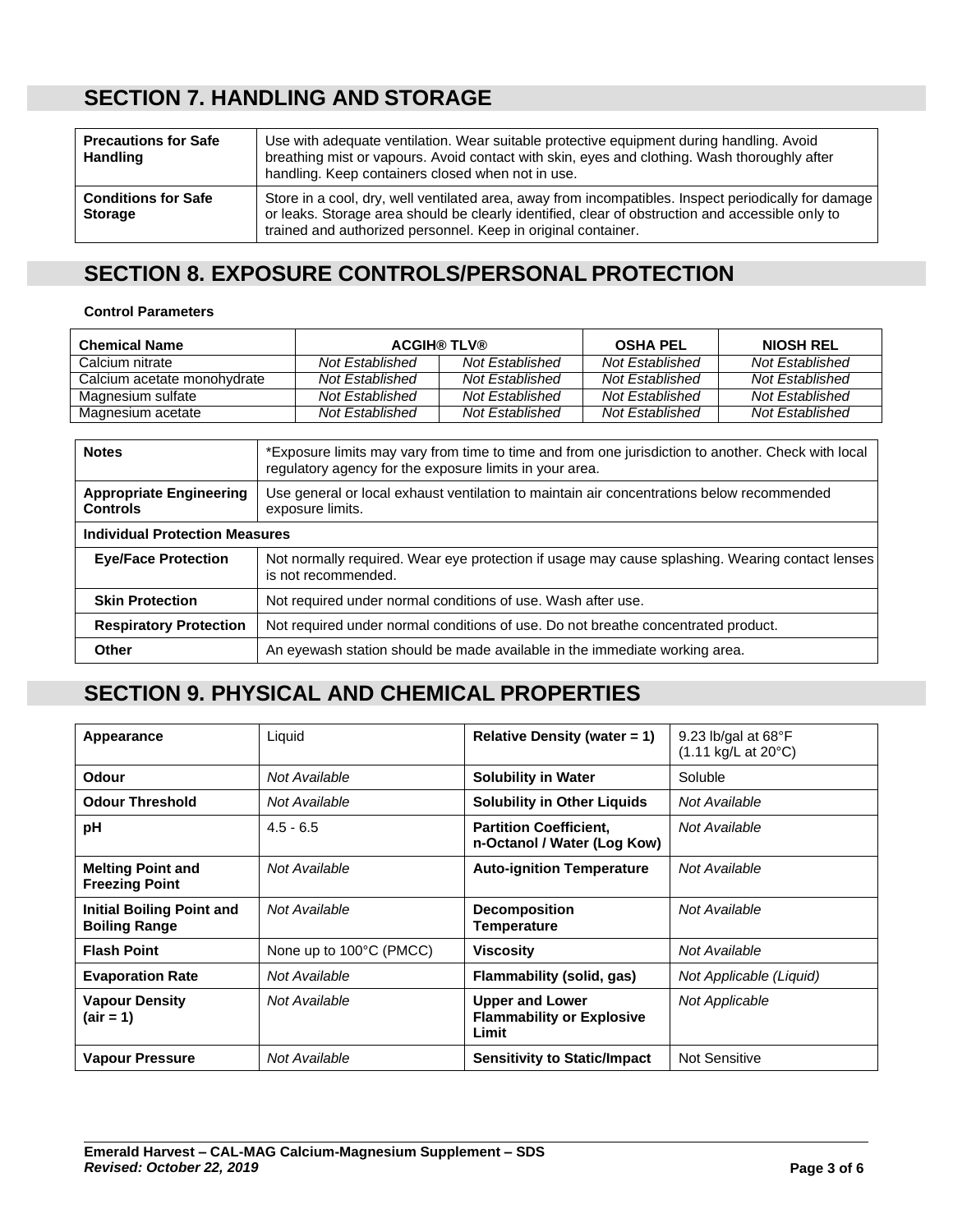#### **SECTION 10. STABILITY AND REACTIVITY**

| <b>Reactivity</b>                                   | Not known or expected.                     |
|-----------------------------------------------------|--------------------------------------------|
| <b>Chemical Stability</b>                           | Stable under normal conditions.            |
| <b>Possibility of Hazardous</b><br><b>Reactions</b> | Will not occur.                            |
| <b>Conditions to Avoid</b>                          | Avoid contact with incompatible materials. |
| <b>Incompatible Materials</b>                       | Oxidizing materials, acids, bases.         |
| <b>Hazardous</b><br><b>Decomposition Products</b>   | On combustion, forms toxic fumes.          |

## **SECTION 11. TOXICOLOGICAL INFORMATION**

**Inhalation X Skin contact X Eye contact X Ingestion**

#### **Likely Routes of Exposure**

| <b>Acute Toxicity</b>                                                                |                                                                          |
|--------------------------------------------------------------------------------------|--------------------------------------------------------------------------|
| LC50 (inhalation)                                                                    | Not Established                                                          |
| LD50 (oral)                                                                          | Calcium nitrate - 3900 mg/kg (Rat)                                       |
|                                                                                      | Calcium acetate - 4280 mg/kg (Rat)                                       |
|                                                                                      | Magnesium sulfate - 1200 mg/kg (Rat)                                     |
|                                                                                      | Magnesium acetate - 3000 mg/kg (Rat)                                     |
| LD50 (dermal)                                                                        | Not Established                                                          |
| <b>Notes</b>                                                                         | Not acutely toxic based on human or animal evidence.                     |
| <b>Skin Corrosion / Irritation</b>                                                   | Not Expected.                                                            |
| Serious Eye Damage /<br><b>Irritation</b>                                            | Redness. Pain. Tearing. Will be transient.                               |
| <b>Inhalation</b>                                                                    | Not Expected.                                                            |
| Ingestion                                                                            | Not Expected.                                                            |
| <b>STOT (Specific Target Organ</b><br><b>Toxicity) - Single Exposure</b>             | Not Expected.                                                            |
| <b>Aspiration Hazard</b>                                                             | Not reported.                                                            |
| <b>STOT (Specific Target Organ</b><br><b>Toxicity) - Repeated</b><br><b>Exposure</b> | Not Expected.                                                            |
| <b>Respiratory and/or Skin</b><br><b>Sensitization</b>                               | Not known to be a sensitizer.                                            |
| Carcinogenicity                                                                      | IARC reports inadequate evidence for classification as human carcinogen. |
| <b>Notes</b>                                                                         | Target Organs: Eyes.                                                     |
| <b>Reproductive Toxicity</b>                                                         |                                                                          |
| <b>Development of Offspring</b>                                                      | Not reported.                                                            |
| <b>Sexual Function and</b><br><b>Fertility</b>                                       | Not reported.                                                            |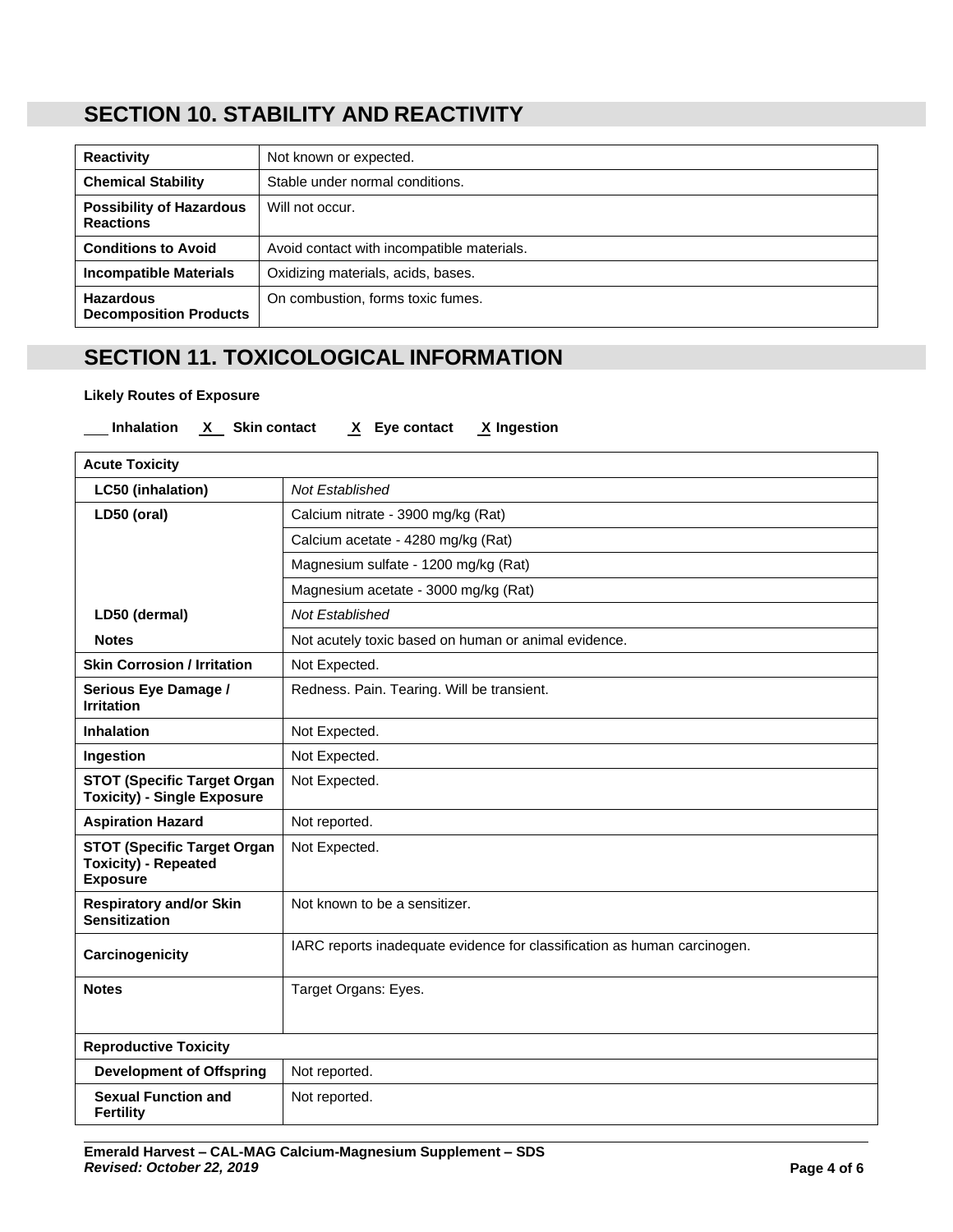| <b>Effects on or via Lactation</b> | Not reported.                 |
|------------------------------------|-------------------------------|
| <b>Germ Cell Mutagenicity</b>      | Not expected to be a mutagen. |
| <b>Interactive Effects</b>         | Not reported.                 |

#### **SECTION 12. ECOLOGICAL INFORMATION**

| <b>Ecotoxicity</b>                             | Not expected to be toxic to the aquatic environment. |                |               |  |
|------------------------------------------------|------------------------------------------------------|----------------|---------------|--|
|                                                | Ingredient                                           | <b>Species</b> | $LC/EC_{50}$  |  |
|                                                | Not Applicable                                       | Not Available  | Not Available |  |
| <b>Persistence and</b><br><b>Degradability</b> | Not expected.                                        |                |               |  |
| <b>Bioaccumulative Potential</b>               | Not expected to bioaccumulate.                       |                |               |  |
| <b>Mobility in Soil</b>                        | Not Available                                        |                |               |  |
| <b>Other Adverse Effects</b>                   | Not Available                                        |                |               |  |

# **SECTION 13. DISPOSAL CONSIDERATIONS**

| <b>Disposal Methods</b> | Canadian Environmental Protection Act: All ingredients are listed in the DSL.<br>Dispose of in accordance with all federal, provincial/state, and local regulations.<br>Consult with your local supplier for additional information.                                                                                                                                                        |
|-------------------------|---------------------------------------------------------------------------------------------------------------------------------------------------------------------------------------------------------------------------------------------------------------------------------------------------------------------------------------------------------------------------------------------|
| <b>RCRA</b>             | If this product, as supplied, becomes a waste in the United States, it may meet the criteria of a<br>hazardous waste as defined under RCRA, Title 40 CFR 261. It is the responsibility of the waste<br>generator to determine the proper waste identification and disposal method. For disposal of<br>unused or waste material, check with local, state and federal environmental agencies. |

### **SECTION 14. TRANSPORT INFORMATION**

| <b>Regulation</b>        | UN No.                                     | <b>Proper Shipping</b><br><b>Name</b> | <b>Technical Name (for</b><br>N.O.S. entry) | <b>Transport</b><br>Hazard<br>Class(es) | <b>Packing</b><br>Group |
|--------------------------|--------------------------------------------|---------------------------------------|---------------------------------------------|-----------------------------------------|-------------------------|
| <b>Canadian TDG</b>      |                                            |                                       |                                             |                                         |                         |
| <b>Regulations*</b>      |                                            |                                       |                                             |                                         |                         |
| 49 CFR/DOT*              |                                            |                                       |                                             |                                         |                         |
| <b>IATA Regulations*</b> |                                            |                                       |                                             |                                         |                         |
| <b>IMDG Code*</b>        |                                            |                                       |                                             |                                         |                         |
|                          | Note:                                      |                                       |                                             |                                         |                         |
|                          | <b>Notes: *NOT REGULATED FOR TRANSPORT</b> |                                       |                                             |                                         |                         |

# **SECTION 15. REGULATORY INFORMATION**

| <b>US Federal Information</b>                                                     |               |           |                                                     |                                                                                |                                           |                              |
|-----------------------------------------------------------------------------------|---------------|-----------|-----------------------------------------------------|--------------------------------------------------------------------------------|-------------------------------------------|------------------------------|
| Components listed below are present on the following U.S. Federal chemical lists: |               |           |                                                     |                                                                                |                                           |                              |
| <b>TSCA</b><br><b>Ingredients</b><br><b>CAS</b>                                   |               |           | <b>CERCLA</b>                                       | <b>SARA TITLE III:</b>                                                         | <b>SARA TITLE III: Sec. 313</b>           |                              |
|                                                                                   | <b>Number</b> | Inventory | Reportable<br>Quantity(RQ)<br>(40 CFR)<br>117.302): | Sec. 302,<br><b>Extremely</b><br><b>Hazardous</b><br>Substance, 40 CFR<br>355: | Form R - Reporting<br><b>Requirements</b> | <b>Supplier Notification</b> |
| Calcium nitrate                                                                   | 13477-34-4    | Yes       | No.                                                 | No                                                                             | No                                        | No                           |
| Calcium acetate                                                                   | 5743-26-0     | Yes       | No.                                                 | No                                                                             | No                                        | No                           |